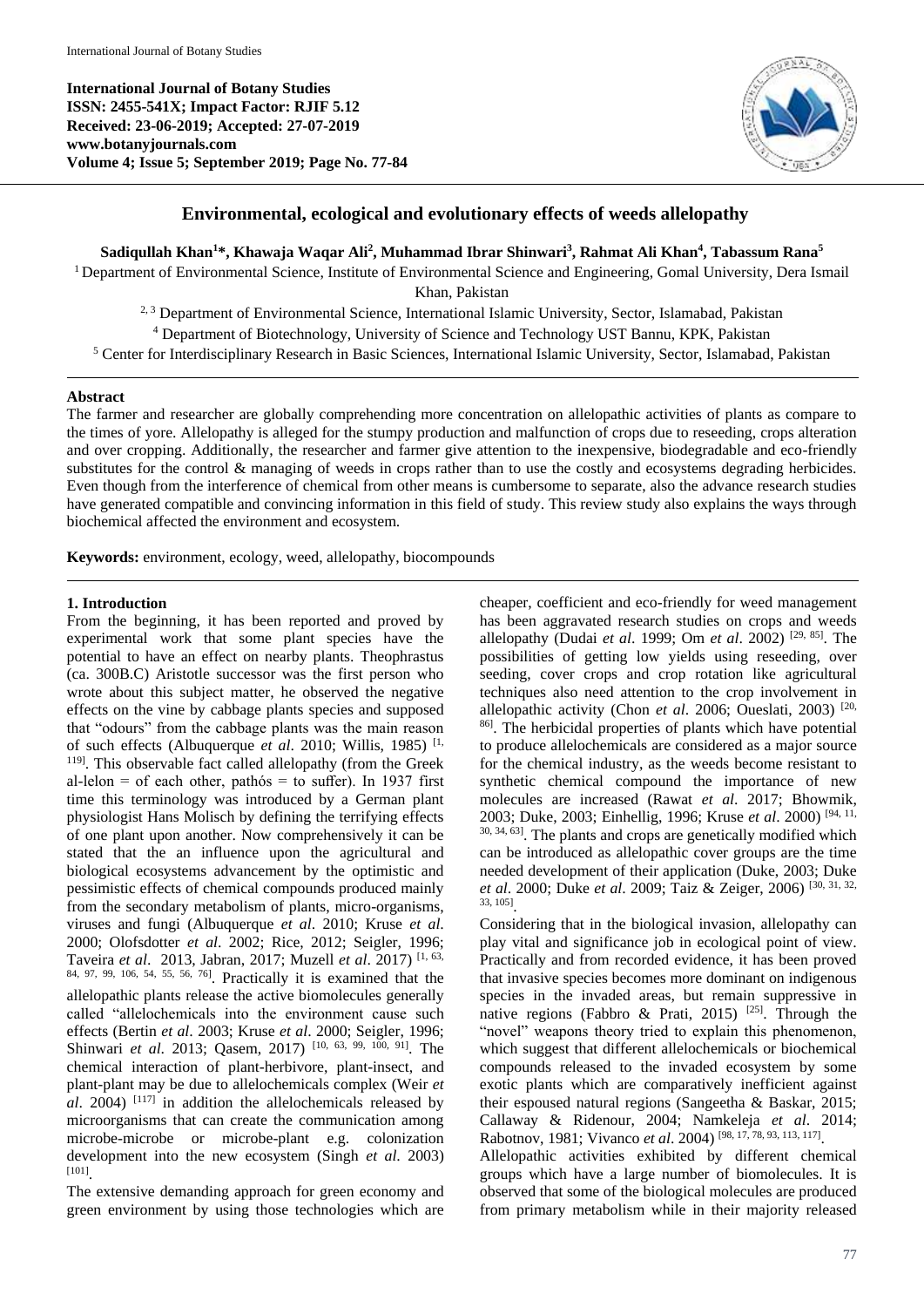through secondary metabolism. Even though these biomolecules are of a wide range but mainly their originators are four: acetyl coenzyme A, shikimic acid, melavonic acid and deoxyclulose phosphate. Keeping in view these precursors as a base, the biological compound obtained from secondary metabolism are further classified in three core chemical classes: terpenoids, N-containing compounds and phenolic compounds (Albuquerque *et al*. 2010) [1] .

The consensus among the researcher and scientists are developed that the growth of the plant which receives biological compound may not be enough to effect from a simple compound in normal conditions but the growth inhibited by the action of other biomolecules (Belz, 2007; Einhellig, 1996; Kruse *et al*. 2000; Seigler, 1996; Tabaglio *et al*. 2008) [7, 34, 63, 99, 104] . This literature review presents the current trend of the allelopathic association and interaction of crops and weeds in view of current studies and research. It also covers the documented weeds having allelopathic properties and their significance for weed management. Additionally, to explore activities of allelopathic plants through different approaches and their introduction to the agricultural system have been considered.

## **2. Biocompound Release to ecosystem during Allelopathy**

The different parts of plant, i.e., leaves, stems, roots, rhizomes, seeds, flowers and even pollen have allelochemicals in specific concentration (Bertin *et al*. 2003; Gatti *et.al.,* 2004; Kruse *et al*. 2000; Wipf *et.al.,*2016; Yang & Kong, 2017)<sup>[10, 40, 63, 121, 124]</sup>. These biological compounds from different species are releasing to the environment through the following pathways; Allelochemicals exudates from the leaf surface washed out by rainfall, from the green parts the volatile compounds exudates, plant residues decomposition and root exudation (Chon *et al*. 2006; Morikawa *et al*. 2012; Olofsdotter *et al*. 2002) [20, 74, 84] . During research studies, some essential variation is observed in species of chemicals with ecosystem and phytochemicals (Pueyo *et al*. 2017; Callaway & Vivanco, 2006; Evans *et al*. 2011; Weiner, 2001) [90, 14, 36, 116] . Such interactional changes of allelochemicals and environment led to complication in understanding allelopathy during field analysis by giving contradictory ecological results of specified biochemicals (Latif *et al*., 2017; Blair *et al*. 2006; Callaway & Vivanco, 2006; Duke *et al*. 2009; Evans *et al*. 2011; Kaur & Foy, 2001; Kaur *et al*. 2009) [69, 12, 14, 31, 33, 36, 60, 59] .

All troughs the plant life cycle, the releasing concentration of allelochemicals is altered by different environmental factors. The amount of the biomolecules releasing from allelopathic plants are increased by the abiotic factors (drought, irradiation, temperature) and biotic factors (nutrient limitation, competitors, pathogenic and insecticidal diseases) (Cseke *et al*. 2006; Albuquerque *et al*. 2010; Einhellig, 1996; Vidal & Bauman, 1997)<sup>[21, 1, 34, 112]</sup>.

The aqueous extracts from genotypes grown under rainfed conditions had higher allelopathic activity than those genotypes grown under irrigated conditions (El-Sadek *et al*. 2017) [35]. It was proved that under severe drought situation the autotoxicity of barley increased during the study for the appearance of autotoxicity of the cultivated barley on seed growth and germination under laboratory conditions (Oueslati *et al.*, 2005) [87]. Extorts of barley plant have

diverse inhibitory effects on different plant parts and plant growth stages (Ben-Hammouda *et al*. 2001) [8] . Increasing the intensity of ultraviolet-B radiation enhance the allelopathic effects of Houndstongue (*Cynoglossum officinale L.)* on some feeding grasses (Furness *et al*. 2008) [38]. It had been observed that rather than the control plants, extracts of *Helianthus annuus L.* is more effective against the germination of *Amaranthus retroflexus L.* under nutrient deficient condition (Hall *et al.* 1982)<sup>[44]</sup>. It was found that *Ageratum conyzoides L.* amplified their allelopathic effects on the peanut (*Arachis hypogaea L.),* redroot amaranth (*A. retroflexus*), cucumber *(Cucumis sativus L.)* and ryegrass *(Lolium multiflo- rum Lam.*) under stumpy nutritional situation or in struggle with *Bidens pilosa L.* (Kong *et al*. 2002) [62]. During the studies of *Secale cereale L.* in the context of the yields, phytotoxicity of tissues and biological compounds affected by the three fecundity systems; this study reveals that regardless of the huge amount of its biomass, low fertilization favors the phytotoxic remains and biomolecules (Mwaja *et al*. 1995) [75]. Plants go through multifarious biological changes in reaction to herbivores and infection whenever insect or pathogenic species harasses them, beside it the amount of releasing allelochemicals also increased (Mattner, 2006)<sup>[73]</sup>.

The recent literature shows that allelochemicals production and targeting plants retorts is the result of the processes at cellular and molecular level (Baerson *et al*. 2005; Dayan, 2006; Albuquerque *et al*. 2010; Ding *et al*. 2007; Golisz *et al*. 2008; Song *et al*. 2008) [6, 24, 1, 27, 42, 102] . A gas is known as Reactive Oxygen Species (ROS) which is very toxic and causing biotic and abiotic pester in the cell is produced during the molecular oxygen reduction process (Albuquerque *et al*. 2010; Resende *et al*. 2003; Veronese *et*   $al.$  2003)<sup>[1, 96, 111]. The formation of ROS can also be</sup> activated by allelochemicals. Weeds during the resistance against other crops/weeds, pest and diseases also release allelochemicals (Belz, 2007) [7] .

# **3. Environmental and Ecological Effects**

The environmental, biogeographically and evolutionary research studies develop our knowledge about allelopathy (Evans *et al*. 2011; He *et al*. 2009; Kaur *et al*. 2009; Lankau, 2011; Lankau *et al*. 2009; Pollock *et al*. 2009; Thorpe *et al*. 2009; Wardle *et al*. 2011) [36, 48, 59, 66, 67, 48, 89, 109, 114] . In ecology, the mechanism of communities' formation is an issue of special consideration (Evans *et al*. 2011; Lortie *et al*. 2004) [36, 68] . Rabotnov, the Russian ecologist hypothesized for developing communities' it is important for adaptation with the chemistry of other associated organisms (Evans *et al.* 2011; Rabotnov, 1981) <sup>[36, 93]</sup>. Biochemical compounds effects and inhibit the plant growth, disintegration, herbivore, ecological interaction and nitrogen cycle (Evans *et al*. 2011; Hättenschwiler *et al*. 2011; Hättenschwiler & Jørgensen, 2010; Hättenschwiler & Vitousek, 2000; Karban *et al*. 2006; Northup *et al*. 1998; Rabotnov, 1981)<sup>[36, 45, 46, 47, 58, 83, 93]</sup>.

In crop production practices the weed management through allelopathy is beneficial and environmental friendly substitute for conventional herbicide; the differences in their chemical structure they have the diverse mood of action (Kruse *et al*. 2000; Macias, 1995; Narwal *et al*. 1998) [63, 71, 79] . To review the development of invasive species in the natural and semi-natural environment by their allelopathic potential comprised. Allelochemicals effects metabolic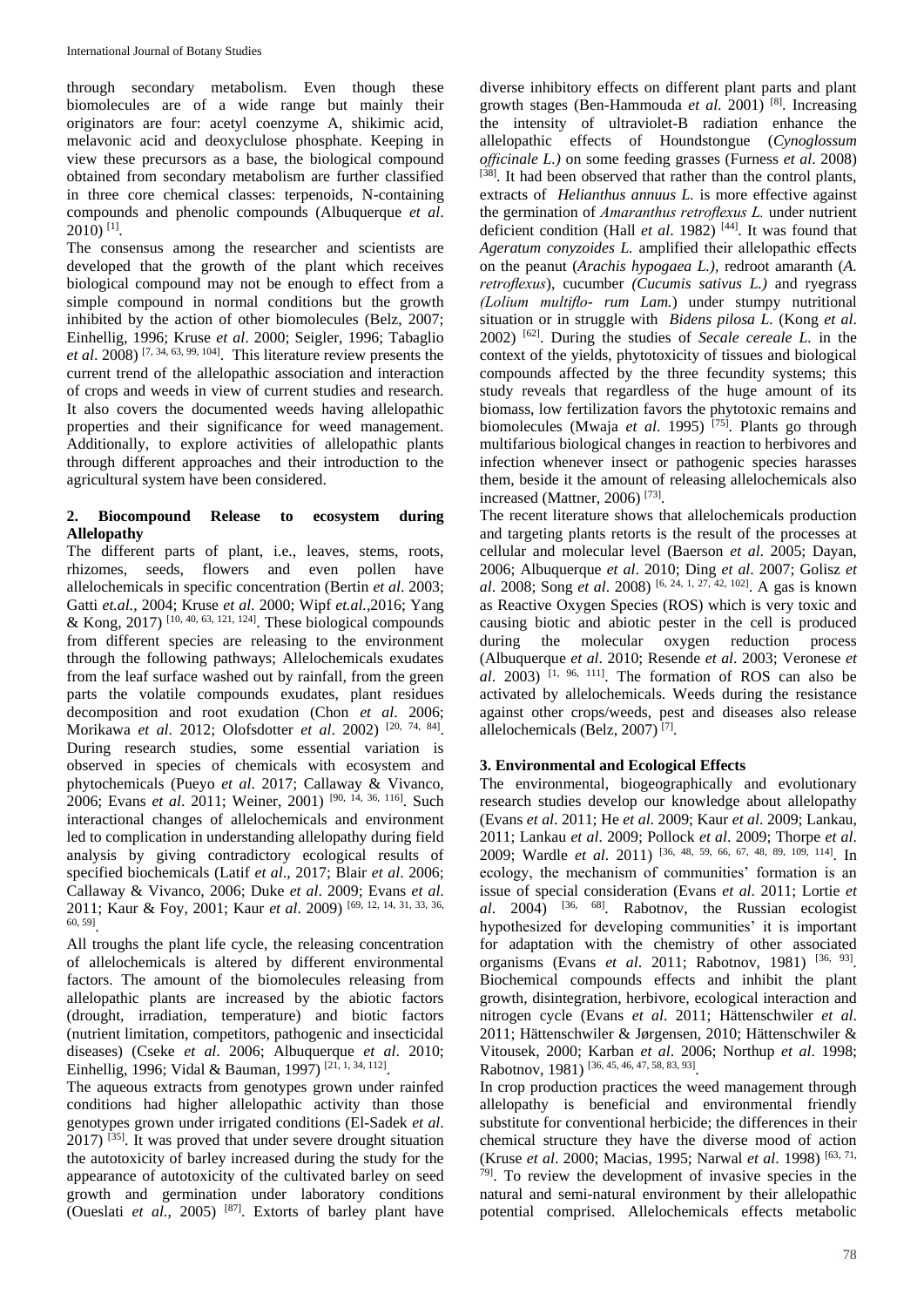activities as it hinders totally inhibits and delayed seed germination and seedling growth (Babaahmadi *et al*. 2013; Gomaa *et al.* 2014)<sup>[5, 43]</sup>. Functioning of the allelochemicals on molecular level influenced the composition and augmentation (Einhellig, 1996)  $[34]$ . Studies at the genetic level can give faithful information of allelochemicals about their allelopathic effects (Kruse *et al*. 2000; Amb & Ahluwalia, 2016)<sup>[63, 2]</sup>.

An extensive range of activities have been shown by a number of allelochemicals e.g. a good number of alkaloids are noxious or inhibitory to diverse species belonging from different groups including plants, microorganisms specially bacteria & fungi, pests and mammal (Jabran *et al*. 2015; Kruse *et al*. 2000; Wink *et al*. 1998) [57, 63, 120] . Phenolic compounds released during allelopathic activities are toxic for microflora and soil animals (Jabran, 2017; Gallet & Pellissier, 1997)<sup>[54, 55, 56, 39]</sup>. Terpenoids as allelochemicals in crops of temperate weather are not commonly found but conifers, mints, and euphorbias have in abundant quantity. Terpenoids released to the environment by plants play an important role by inhibiting seed germination, control herbivorous (specific and general), against vectored and pathogenic fungi enhancing defense, attract the pollination agents and also restrain the soil bacteria (Kruse *et al*. 2000; Langenheim, 1994)  $[63, 65]$ . Multiple effects are shown by mono-terpenoids individually, but its quantity to effects different species or population is specified known as dosage factor (Langenheim, 1994)<sup>[65]</sup>.

Biological compound resulted from allelopathic activity harms the plants by inhibiting their microsymbionts like nitrifying bacteria and mycorrhiza. Certain ectomycorrhizal fungi allied with *P. mariana* growth affected by the *K. angustifolia* extorts have been evidenced through natural processes and laboratory experiments (Yamasaki *et al*. 1998) [23]. It is proved by experimental work that *Pinus sylvestris* spreading seedling mycorrhizal infection is reduced by the *Empetrum hermaphroditum* aqueous remains (Nilsson *et al.* 1993)<sup>[82]</sup>. The symbiosis process between *Rhizobium* and legume species actually inhibited by allelochemicals released from living plants and plants extracts damaged or killed by herbicide (Putnam *et al*. 1986; Weston & Putnam, 1985) <sup>[92, 118]</sup>. *Carduus nutans* decomposed leaves negatively influence the ability of nitrogen fixation of *Trifolium repens* and show its dominance in the territory with ryegrass (Kruse *et al*. 2000; Wardle *et al*. 2011) [63, 114] *.*

Allelochemicals released to the soil by allelopathic plants alter the soil texture and effects plant-soil relationships through different factors (Blum *et al*. 1999; Inderjit, 1998; Kruse *et al.* 2000) [13, 50, 63]. Soil properties influenced by a violent and brutal evergreen weed plant *Pluchea lanceolata*. Higher concentration of Phenolic acid, pH, electrical conductivity, potassium  $(K+)$  and soluble chloride  $(Cl-)$ were found in *P. lanceolata* environs affecting seedling growth of different crops (Inderjit, 1998; Inderjit & Dakshini, 1998; Kruse *et al*. 2000; Ullah *et al*. 2013; Jabran, 2017) [50, 51, 63, 110, 54, 55, 56] . Nutrients cycling and their availability in the soil can badly affect by Phenolic acid (Appel, 1993; Kuiters, 1991)  $[4, 64]$ . Allelochemicals concentration in soil can be reduced by microbial decomposition (Soil detoxification or producing additional phytotoxic allelochemical) and other physicochemical processes e.g., oxidation (Cseke *et al*. 2006; Albuquerque *et al*. 2010; Kaur & Foy, 2001; Nair *et al*. 1990; Vidal &

Bauman, 1997; Weidenhamer, 1996; Weiner, 2001)<sup>[21, 1, 60,</sup> 77, 112, 115, 116] . To the sandy and silt loam soil some allelochemicals catechin and cosolute of Phenolic acid released by *Centaurea maculosa* Lam., which are vanished through oxidation and sorption (Albuquerque *et al*. 2010; Tharayil *et al*. 2008) [1, 107] .

Allelopathy is an appreciating factor of plant invasion and establishing in a new environment. The studies recommended that the aggressive colonizers e.g. *Elytrigia repens* and *Vulpia myuros* release allelochemicals is lead to thriving invasion (An *et al*. 1997; Friebe *et al*. 1995) [3, 37] . The research study proved that the regeneration processes of two indigenous species are interrupted through reducing their germination, growth rate and survival by the allelopathic action of phytotoxin release from *L. Camara*  (Gentle & Duggin, 1997) [41]. Research showed that *Bunia orientalis* rapidly spreading in Europe due to allelopathic effect*.* Lettuce and barley seedling growth is inhibited by *B. orientalis* while week response showed by other two plants species to it (Dietz *et al.* 1996; Kruse *et al.* 2000)<sup>[26, 63]</sup>. Some plants species e.g. *Empetrum hermaphroditum*, *Kalmia angustifolia,* and *Lantana camara* perennially release active biological compounds for invasion or dominance in an ecosystem (Gentle & Duggin, 1997; Mallik, 1998; Zackrisson & Nilsson, 1992)<sup>[41, 72, 125]</sup>.

Allelopathic effects are indomitable due to soil chemistry involved in allelopathy caused by allelochemicals concentration & its releasing timing is important for sensitive vulnerable species, availability of nutrients, pH microorganisms and influence in the community through competition (Rice 1984). Allelopathic intrusion among weeds and crops is very much concern with the life cycle of weedy species (Zohaib *et al*. 2016; Dakshini & Dakshini, 1996; Dakshini, 1995; Inderjit & Dakshini, 1998; Inderjit & Dakshini, 1995)<sup>[128, 22, 23, 51, 52]</sup>. Field experiments show that the perennial weed, *Pluchea lanceolata* have allelopathic effects on numerous crop species (Dakshini & Dakshini, 1996; Inderjit *et al*. 1996; Kruse *et al*. 2000) [22, 53, 63]. Wheat is allelopathically affected by *Stellaria media* which is a policarpic annual weed (Inderjit & Dakshini, 1998)<sup>[51]</sup>. During growth season the *Polypogon monspeliensis*  (monocarpic weed) showed allelopathic interference by releasing phenolic compounds in large quantities towards crops species i.e. radish and cluster bean (Inderjit & Dakshini, 1995)<sup>[52]</sup>.

The allelopathic effect of inhibiting one another found more effectively and consistently in those communities which have a meager number of species than in species affluent. For dominance in the diverse plant community, plants need to release a sufficient quantity of biocompounds in soil (Wardle *et al.* 2011)  $[114]$ . The uptake abilities of some vulnerable species reduced, as there is large diversity in plants among the species to species to uptake allelochemicals (Kruse *et al*. 2000; Perez, 1990; Thijs *et al*. 1994) [63, 88, 108] . In communities with those plants which have allelopathic effects (may be more severe in presence of phytotoxic invasive species) turn out to be dominant in low species diversity (Kruse *et al.* 2000)<sup>[63]</sup>. For allelopathic expression measurement, it is recommended that the relative density of contributor and recipient is an important factor. Susceptible species endurance and augmentation show positive association with density of non-susceptible species e.g. high density of *Lantana camara* negatively affects the seedling growth of two vulnerable and sensitive species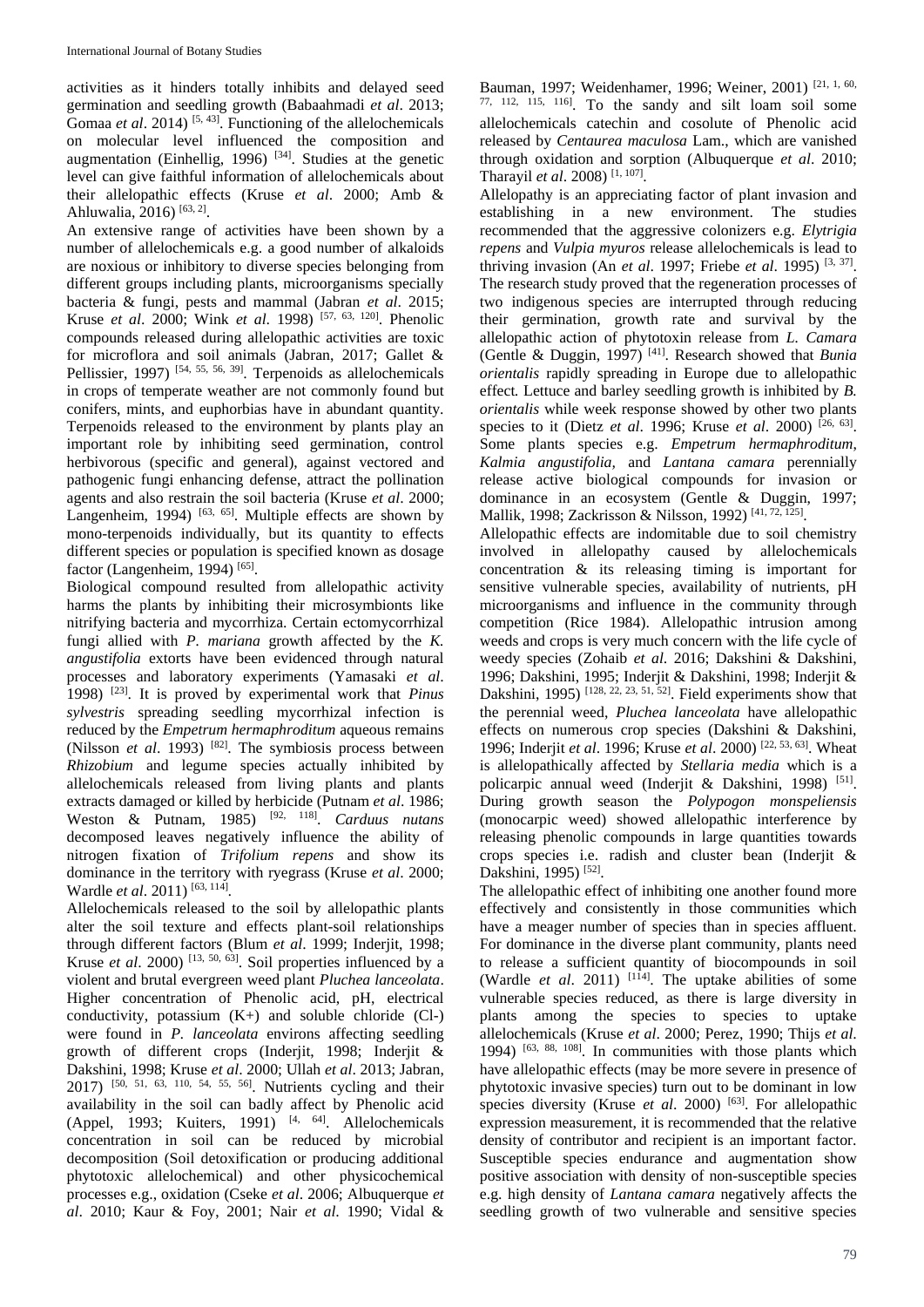while when the densities of affected plants are increased they show average seedling growth (Gentle & Duggin, 1997; Thijs *et al*. 1994; Weidenhamer, 1996) [41, 108, 115] . The tolerance of species to the allelopathic effect is not due to their coexistence; however some of their characters like roots deepness, the thickness of cuticle, metabolic pathway, and properties of the cell membrane (Kruse *et al*. 2000; Newman, 1978) <sup>[63, 80]</sup>. Physical aspects and microbial activities along with allelochemicals effects can play an important role in coadaptation (Inderjit *et al*. 1996; Rice,  $2012$ ) [53, 97]. Significantly in many cases, the species use allelopathy as a strategic tool for adaptation not for competition rather than in determination for environmental interaction. Species use allelopathic phytotoxin as a weapon against other species for resources competition such as nutrient, water, light etc. for their surveillance in an ecosystem (Kruse *et al*. 2000; Lankau *et al*. 2009) [63, 67] .

## **4. Evolutionary and Genetical Effects of Allelopathy**

Allelopathic effects depend on evolutionarily developed interaction. It's time needed to understand the mechanisms in which alien species are very aggressive in invaded area while not too much in their native lands. The evolutionary developed indigenous species suppressed by allelopathic effects of exotic species due to the interaction developed as a result of allelopathy and biochemically, it's necessary to investigate how communities affected by evolutionary history (Callaway, 2003; Evans *et al*. 2011) [15, 36]. In assessing the invasion mechanism the comparative application of ecological and biochemical traits of species show significance in the native ranges (Hierro *et al*. 2005) [49]. The assessment of assembling and amassing of allelopathic compounds in the novel and local ecosystem, and sensitivity of indigenous species to new chemicals released by invasive species, may be helpful in understanding these mechanisms (Evans *et al*. 2011; Sujeeun & Thomas, 2017)  $[36, 103]$ . A biogeographic prototype of communications among species in various ecosystems can be justified potentially by the Novel Weapons Hypothesis (NWH). The NHW theory was first anticipated for allelopathic mechanism of invasion *Centaurea diffusa* in North Americaon *C. stoebe* and this supported by recent studies on biogeographic comparisons of alien species in indigenous and novel ranges (Callaway & Aschehoug, 2000; Callaway & Ridenour, 2004; Evans *et al*. 2011; Kim & Lee, 2011; Ni *et al*. 2010; Thorpe *et al*. 2009; Zhang *et al*. 2010) [16, 17, 36, 61, 81, 109, 126] . The introduced plant species develop a response to new ecosystem while the native species adapting with novel organisms. This type of evolutionary response is noticed in coadaptation with a native rival of *Trifolium repens* and the indigenous *Leptocoris tegalicus* co-adapted with introduced plants (Carroll *et al*. 2005) [19] .

The researcher suggested to genetical modification of allelopathic crops can enhance the ability to suppress weeds and overcome the autotoxicity while traditional plant breeding to overcoming this problem get less attention (Bertin *et al*. 2003; Albuquerque *et al*. 2010; Kruse *et al*. 2000; Weston & Putnam, 1985) [10, 1, 63, 118] . The main significance of breeding in non-edible crops to overcome the nearby species while in edible crops to increase yields and to improve resistance against diseases as they have a low potential of allelopathy (Bertholdsson, 2004; Albuquerque *et al.* 2010)<sup>[9, 1]</sup>. Allelopathic traits between

the same or different species can be transmitted through molecular and transgenic methods (Belz, 2007; Rice, 2012)  $[7, 97]$ . Inhibition of weeds and reducing herbicides use can be achieved by the transduction of allopathic gene to rice (Zhou *et al*. 2008) [127]. For removal, the environmental hazardous contamination like agrochemical residue, industrial pollution, and pesticides through genetically modified species in future and it can be achieved through calibration of researcher from different field and research labs (Macek *et al*. 2008; Olofsdotter *et al*. 2002) [70, 84] .

In an analysis, the gene expression resulted by *A. thaliana* in response when introducing to allelochemicals i.e. fagomine, gallic acid, and rutin in the same way as responded to biotic and abiotic stress (Golisz *et al*. 2008) [42]. The some complication and difficulties are facing during utilization of biotechnological technique and tools for the augmentation of the allelopathic perspective of some crops, particularly when the concerned genes belong to very established and known metabolic pathways and encompass cyclic, tissue and genotype differences in the assembling of their metabolic (Cambier *et al*. 2000; Albuquerque *et al*. 2010; Reberg-Horton *et al*. 2005; Wu *et al*. 2000) [18, 1, 95, 122] .

Researcher of the University of Arizona finds during an evolutionary research study that the extracellular secretion from many microorganisms released which transform environment auspiciously. Dependability on Social evolution theory, for sustaining such traits a significant role can be played by structured habitats, by restricting the resettlement and extrication strains that endow in these products from 'cheater' strains that do well to exclusive of paying the charge. It is thus astonishing that a lot of unicellular, well-mixed microalgal populations endow in extracellular toxins that bestow ecological remuneration upon the whole population, for example, by abolishing nutrient competitors (allelopathy) (Driscoll, 2013)<sup>[28]</sup>.

## **5. Conclusion**

From the past few decades the trend to understand the myth of allelopathy get more attention among researcher and hence research studies in this regard proved the allelopathic behavior of crops and weeds by crop rotation, cover crops, green manure, intercropping, etc. Research studies prevail to explain the effects (positive and negative) of plants on their communities. Abilities and chemistry of allelopathic plants (crops and weeds) depend on the composition of soil, nutritional availability, community of neighboring plants, ecological and environmental conditions and genetic makeup etc. Modern techniques, methods have helped in recognizing latent biological compounds, make easy to know that how the allelochemicals synthesis, releases to soil, mode of action and how effects the environment. Genetical and evolutionary studies in this field are introductory. Manipulation and identification of allelopathic genes are the revolutionary achievements of researchers for control and weed management. Importantly in future research allelochemicals formulation into a commercial weed control product.

### **References**

1. Albuquerque MB, dos Santos RC, Lima LM, de Albuquerque Melo Filho P, Nogueira RJMC, Da Câmara CAG. *et al*. Allelopathy, an alternative tool to improve cropping systems. A review. *Agronomy for Sustainable Development*. 2010; (31):379-395.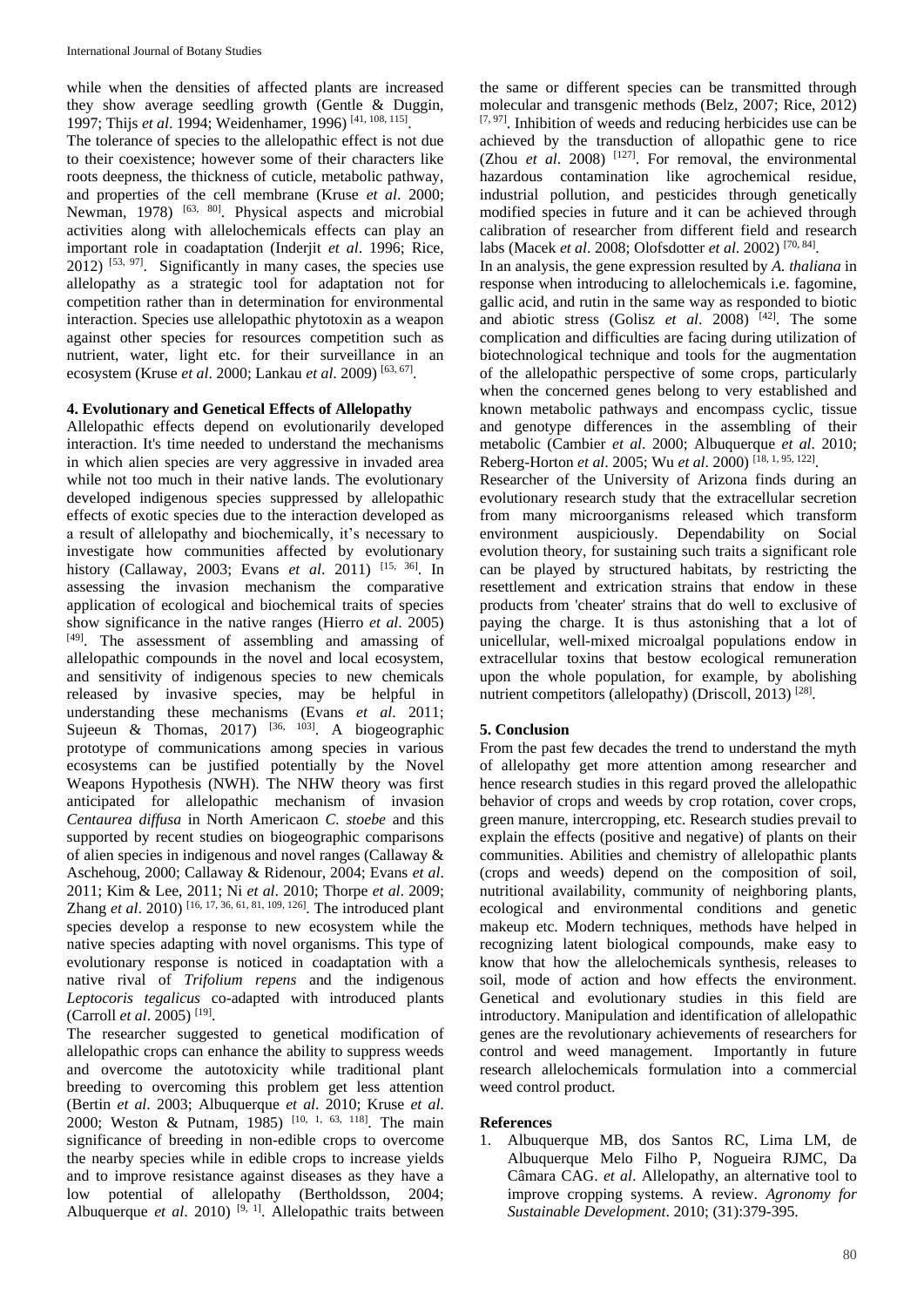- 2. Amb MK, Ahluwalia AS. Allelopathy: potential role to achieve new milestones in rice cultivation. Rice Science. 2016; 23(4):165-183.
- 3. An M, Pratley J, Haig T. Phytotoxicity of vulpia residues: I. Investigation of aqueous extracts. Journal of Chemical Ecology. 1997; 23(8):1979-1995.
- 4. Appel HM. Phenolics in ecological interactions: the importance of oxidation. Journal of Chemical Ecology. 1993; 19(7):1521-1552.
- 5. Babaahmadi H, Ghanbari A, Asadi G, Emami MK. Allelopathic Effect from some Medicinal Plants on Germination of *Alyssum hirsutum* and *Amaranthus retroflexus*. International Journal of Agronomy and Plant Production. 2013; 4(12):3344-3347.
- 6. Baerson SR, Sánchez-Moreiras A, Pedrol-Bonjoch N, Schulz M, Kagan IA, Agarwal AK. *et al*. Detoxification and transcriptome response in Arabidopsis seedlings exposed to the allelochemical benzoxazolin-2 (3H)-one. Journal of Biological Chemistry. 2005; 280(23):21867- 21881.
- 7. Belz RG. Allelopathy in crop/weed interactions—an update. *Pest management science*. 2007; 63(4):308-326.
- 8. Ben-Hammouda M, Ghorbal H, Kremer RJ, Oueslati O. Allelopathic effects of barley extracts on germination and seedlings growth of bread and durum wheats. *Agronomie-Sciences des Productions Vegetales et de l'Environnement*. 2001; 21(1):65-72.
- 9. Bertholdsson NO. Variation in allelopathic activity over 100 years of barley selection and breeding. *Weed research*. 2004; 44(2):78-86.
- 10. Bertin C, Yang X, Weston LA. The role of root exudates and allelochemicals in the rhizosphere. *Plant and Soil*. 2003; 256(1):67-83.
- 11. Bhowmik PC. Challenges and opportunities in implementing allelopathy for natural weed management. *Crop Protection*. 2003; 22(4):661-671.
- 12. Blair AC, Nissen SJ, Brunk GR, Hufbauer RA. A lack of evidence for an ecological role of the putative allelochemical (±)-catechin in spotted knapweed invasion success. Journal of Chemical Ecology. 2006; 32(10):2327-2331.
- 13. Blum U, Shafer SR, Lehman ME. Evidence for inhibitory allelopathic interactions involving phenolic acids in field soils: concepts vs. an experimental model. *Critical reviews in plant sciences*. 1999; 18(5):673-693.
- 14. Callaway RM, Vivanco J. Plant biochemistry helps to understand invasion ecology. *Trends Plant Sci*. 2006; 11:574-580.
- 15. Callaway RM. Experimental designs for the study of allelopathy. *Plant and Soil*. 2003; 256(1):1-11.
- 16. Callaway RM, Aschehoug ET. Invasive plants versus their new and old neighbors: a mechanism for exotic invasion. *Science*. 2000; 290(5491):521-523.
- 17. Callaway RM, Ridenour WM. Novel weapons: invasive success and the evolution of increased competitive ability. *Frontiers in Ecology and the Environment*. 2004; 2(8):436-443.
- 18. Cambier V, Hance T, de Hoffmann E. Variation of DIMBOA and related compounds content in relation to the age and plant organ in maize. *Phytochemistry*. 2000; 53(2):223-229.
- 19. Carroll SP, Loye JE, Dingle H, Mathieson M, Famula TR, Zalucki MP. *et al.* And the beak shall inherit– evolution in response to invasion. *Ecology Letters*.

2005; 8(9):944-951.

- 20. Chon S, Jennings J, Nelson C. Alfalfa (*Medicago sativa L*.) autotoxicity: Current status. Allelopathy Journal. 2006; 18(1):57-80.
- 21. Cseke LJ, Kirakosyan A, Kaufman PB, Warber S, Duke JA, Brielmann HL. *et al. Natural products from plants*: CRC Press, 2006.
- 22. Dakshini I, Dakshini K. Allelopathic potential of Pluchea lanceolata: comparative studies of cultivated fields. *Weed science*, 1996, 393-396.
- 23. Dakshini K. Allelopathic potential of an annual weed, Polypogon monspeliensis, in crops in India. *Plant and Soil*. 1995; 173(2):251-257.
- 24. Dayan FE. Factors modulating the levels of the allelochemical sorgoleone in Sorghum bicolor. *Planta*. 2006; 224(2):339-346.
- 25. Del Fabbro C, Prati D. The relative importance of immediate allelopathy and allelopathic legacy in invasive plant species. Basic and applied ecology. 2015; 16(1):28-35.
- 26. Dietz H, Steinlein T, Winterhalter P, Ullmann I. Role of allelopathy as a possible factor associated with the rising dominance of*Bunias orientalis L.* (Brassicaceae) in some native plant assemblages. Journal of Chemical Ecology. 1996; 22(10):1797-1811.
- 27. Ding J, Sun Y, Xiao CL, Shi K, Zhou YH, Yu JQ. *et al*. Physiological basis of different allelopathic reactions of cucumber and figleaf gourd plants to cinnamic acid. Journal of experimental botany. 2007; 58(13):3765- 3773.
- 28. Driscoll William W, Espinosa Noelle J, Eldakar Omar T, Hackett Jeremiah D. Allelopathy as an emergent, exploitable public good in the bloom‐forming microalga prymnesium parvum. Evolution. 2013; 67(6):1582-1590.
- 29. Dudai N, Poljakoff-Mayber A, Mayer A, Putievsky E, Lerner H. Essential oils as allelochemicals and their potential use as bioherbicides. Journal of Chemical Ecology. 1999; 25(5):1079-1089.
- 30. Duke SO. Weeding with transgenes. *Trends in biotechnology*. 2003; 21(5):192-195.
- 31. Duke SO, Blair AC, Dayan FE, Johnson RD, Meepagala KM, Cook D. *et al.* Is (−)-catechin a novel weapon of spotted knapweed (Centaurea stoebe)? Journal of Chemical Ecology. 2009; 35(2):141-153.
- 32. Duke SO, Romagni JG, Dayan FE. Natural products as sources for new mechanisms of herbicidal action. *Crop Protection*. 2000; 19(8):583-589.
- 33. Duke SO, Scheffler BE, Dayan FE, Weston LA, Ota E. Strategies for Using Transgenes to Produce Allelopathic Crops. Weed Technology. 2009; 15(4):826-834.
- 34. Einhellig FA. Interactions involving allelopathy in cropping systems. Agronomy Journal. 1996; 88(6):886- 893.
- 35. El-Sadek A, Balah M, Romani A, Ieri F, Vignolini P, Salem E. *et al*. Allelopathic potential of quinoa (chenopodium quinoa willd.) genotypes on the germination and initial development of some weeds and crops. Egyptian J. Desert Res. 2017; 67(1):25-45.
- 36. Evans H, Crocoll C, Bajpai D, Kaur R, Feng YL, Silva C. *et al*. Volatile chemicals from leaf litter are associated with invasiveness of a neotropical weed in Asia. *Ecology*. 2011; 92(2):316-324.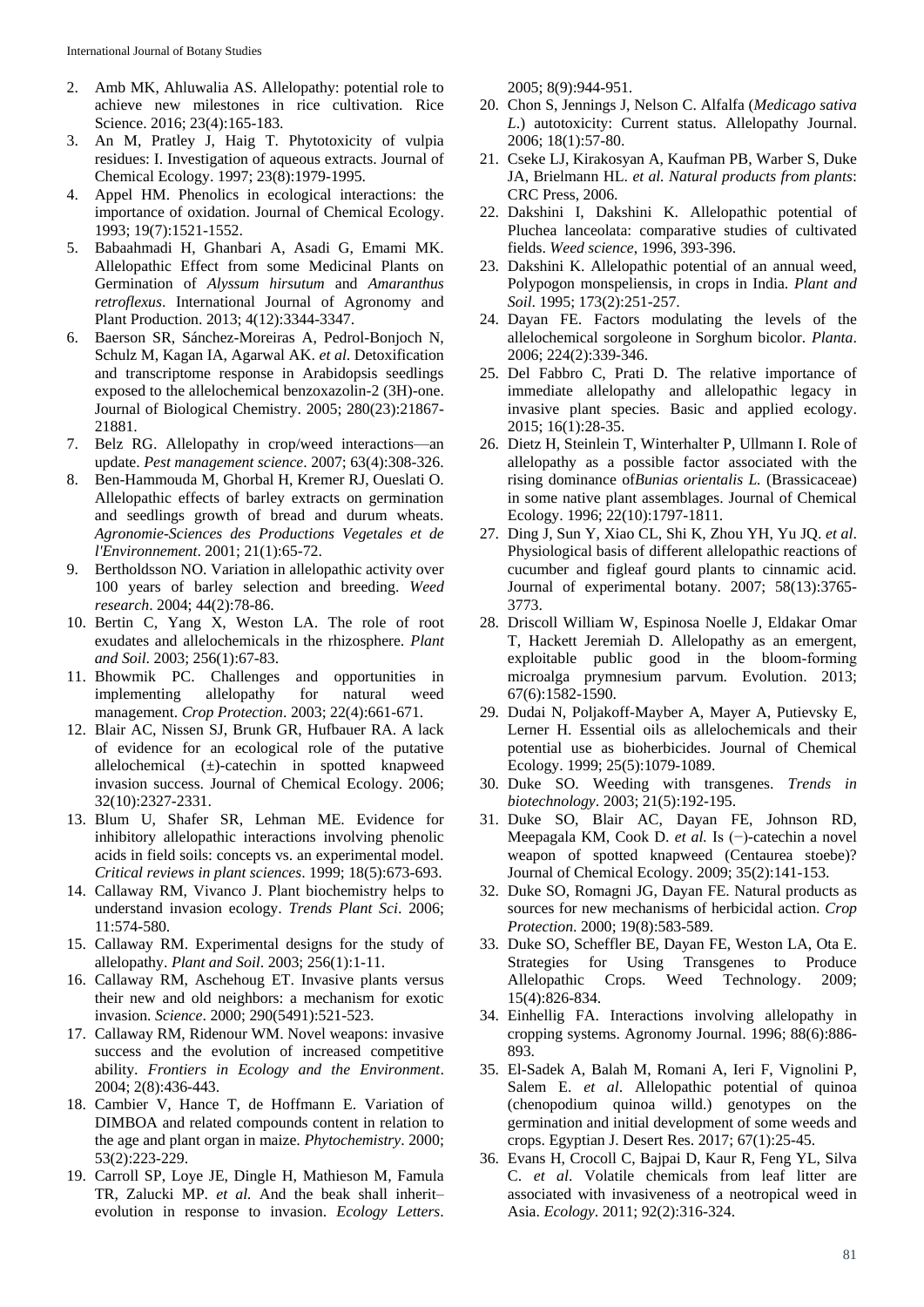- 37. Friebe A, Schulz M, Kück P, Schnabl H. Phytotoxins from shoot extracts and root exudates of Agropyron repens seedlings. *Phytochemistry*. 1995; 38(5):1157- 1159.
- 38. Furness NH, Adomas B, Dai Q, Li S, Upadhyay MK. Allelopathic influence of Houndstongue (*Cynoglossum officinale*) and its modification by UV-B radiation. *Weed* Technology. 2008; 22(1):101-107.
- 39. Gallet C, Pellissier F. Phenolic compounds in natural solutions of a coniferous forest. Journal of Chemical Ecology. 1997; 23(10):2401-2412.
- 40. Gatti AB, Perez SCJGd, Lima MIS. Atividade alelopática de extratos aquosos de Aristolochia esperanzae O. Kuntze na germinação e no crescimento de *Lactuca sativa* L. e Raphanus sativus L. *Acta Bot. Bras.* [online]. 2004; 18(3):459-472.
- 41. Gentle C, Duggin J. Allelopathy as a competitive strategy in persistent thickets of Lantana camara L. in three Australian forest communities. *Plant Ecology*. 1997; 132(1):85-95.
- 42. Golisz A, Sugano M, Fujii Y. Microarray expression profiling of Arabidopsis thaliana L. in response to allelochemicals identified in buckwheat. Journal of experimental botany. 2008; 59(11):3099-3109.
- 43. Gomaa NH, Hassan MO, Fahmy GM, González L, Hammouda O, Atteya AM. *et al.* Allelopathic effects of Sonchus oleraceus L. on the germination and seedling growth of crop and weed species. *Acta Botanica Brasilica*. 2014; 28(3):408-416.
- 44. Hall AB, Blum U, Fites RC. Stress modification of allelopathy of *Helianthus annuus L.* debris on seed germination. American Journal of Botany, 1982, 776- 783.
- 45. Hättenschwiler S, Coq S, Barantal S, Handa IT. Leaf traits and decomposition in tropical rainforests revisiting some commonly held views and towards a new hypothesis. *New Phytologist*. 2011; 189(4):950- 965.
- 46. Hättenschwiler S, Jørgensen HB. Carbon quality rather than stoichiometry controls litter decomposition in a tropical rain forest. Journal of Ecology. 2010; 98(4):754-763.
- 47. Hättenschwiler S, Vitousek PM. The role of polyphenols in terrestrial ecosystem nutrient cycling. *Trends in ecology & evolution*. 2000; 15(6):238-243.
- 48. He WM, Feng Y, Ridenour WM, Thelen GC, Pollock JL, Diaconu A. *et al*. Novel weapons and invasion: biogeographic differences in the competitive effects of Centaurea maculosa and its root exudate (±)-catechin. *Oecologia*. 2009; 159(4):803-815.
- 49. Hierro JL, Maron JL, Callaway RM. A biogeographical approach to plant invasions: the importance of studying exotics in their introduced and native range. Journal of Ecology. 2005; 93(1):5-15.
- 50. Inderjit. Influence of Pluchea lanceolata (Asteraceae) on selected soil properties. American Journal of Botany, 1998, 64-69.
- 51. Inderjit, Dakshini K. Allelopathic interference of chickweed, Stellaria media with seedling growth of wheat (*Triticum aestivum*). Canadian Journal of Botany. 1998; 76(7):1317-1321.
- 52. Inderjit DK, Dakshini K. On laboratory bioassays in allelopathy. *Bot Rev*. 1995; 61(1):28-44.
- 53. Inderjit I, Kaur S, Dakshini K. Determination of

allelopathic potential of a weed Pluchea lanceolata through a multifaceted approach. Canadian Journal of Botany. 1996; 74(9):1445-1450.

- 54. Jabran K. Allelopathy: Introduction and Concepts. In Manipulation of Allelopathic Crops for Weed Control (pp. 1-12). Springer International Publishing, 2017.
- 55. Jabran K. Brassicaceae Allelopathy for Weed Control. In Manipulation of Allelopathic Crops for Weed Control (pp. 21-27). Springer International Publishing, 2017.
- 56. Jabran K. Sorghum Allelopathy for Weed Control. In Manipulation of Allelopathic Crops for Weed Control (pp. 65-75). Springer International Publishing, 2017.
- 57. Jabran K, Mahajan G, Sardana V, Chauhan BS. Allelopathy for weed control in agricultural systems. Crop Protection. 2015; 72:57-65.
- 58. Karban R, Shiojiri K, Huntzinger M, McCall AC. Damage-induced resistance in sagebrush: volatiles are key to intra-and interplant communication. *Ecology*. 2006; 87(4):922-930.
- 59. Kaur H, Kaur R, Kaur S, Baldwin IT. Taking ecological function seriously: soil microbial communities can obviate allelopathic effects of released metabolites. *PLoS ONE*. 2009; 4(3):e4700.
- 60. Kaur M, Foy C. On the Significance of Field Studies in Allelopathy 1. *Weed Technology*. 2001; 15(4):792-797.
- 61. Kim YO, Lee EJ. Comparison of phenolic compounds and the effects of invasive and native species in East Asia: support for the novel weapons hypothesis. *Ecological Research*. 2011; 26(1):87-94.
- 62. Kong C, Hu F, Xu X. Allelopathic potential and chemical constituents of volatiles from *Ageratum conyzoides* under stress. Journal of Chemical Ecology. 2002; 28(6):1173-1182.
- 63. Kruse M, Strandberg M, Strandberg B. Ecological effects of allelopathic plants-a review. *NERI Technical Report*, 2000, 315.
- 64. Kuiters A. Phenolic substances in forest leaf litter and their impact on plant growth in forest vegetations *Ecological responses to environmental stresses*, 1991, 252-261. Springer.<br>65. Langenheim JH.
- Higher plant terpenoids: a phytocentric overview of their ecological roles. Journal of Chemical Ecology. 1994; 20(6):1223-1280.
- 66. Lankau RA. Resistance and recovery of soil microbial communities in the face of Alliaria petiolata invasions. *New Phytologist*. 2011; 189(2):536-548.
- 67. Lankau RA, Nuzzo V, Spyreas G, Davis AS. Evolutionary limits ameliorate the negative impact of an invasive plant. *Proceedings of the National Academy of Sciences*. 2009; 106(36):15362-15367.
- 68. Lortie CJ, Brooker RW, Choler P, Kikvidze Z, Michalet R, Pugnaire FI. *et al*. Rethinking plant community theory. *Oikos*. 2004; 107(2):433-438.
- 69. Latif S, Chiapusio G, Weston L. Chapter twoallelopathy and the role of allelochemicals in plant defence. Advances in Botanical Research. 2017; 82:19- 54.
- 70. Macek T, Kotrba P, Svatos A, Novakova M, Demnerova K, Mackova M. *et al.* Novel roles for genetically modified plants in environmental protection. *Trends in biotechnology*. 2008; 26(3):146-152.
- 71. Macias FA. Allelopathy in the search for natural herbicide models. American Chemical Society. 1995;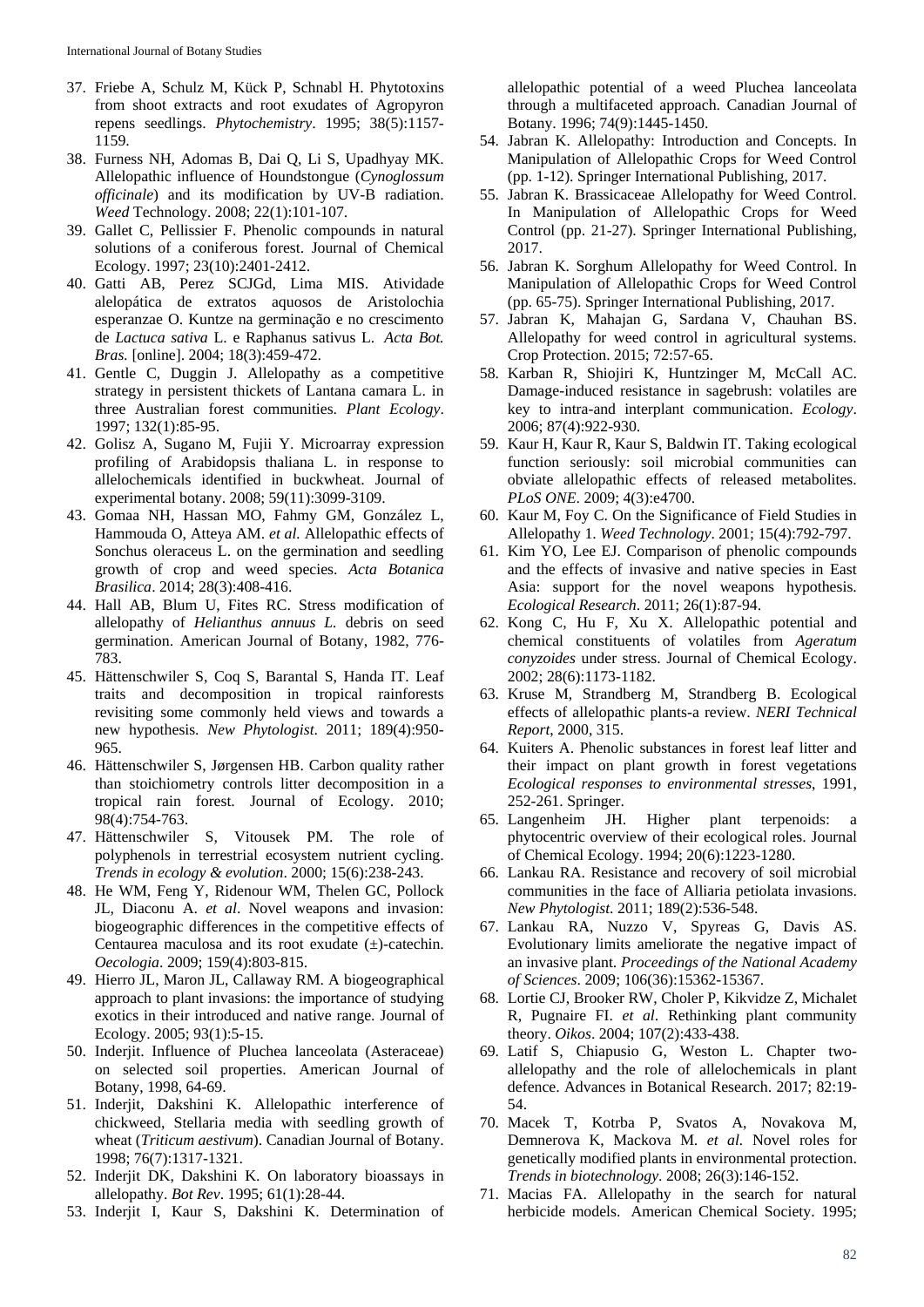582(23):310-329.

- 72. Mallik A. Allelopathy and competition in coniferous forests *Environmental Forest Science*, 1998, 309-315. Springer.
- 73. Mattner SW. The Impact of pathogens on plant interference and allelopathy *Allelochemicals: Biological Control of Plant Pathogens and Diseases*, 2006, 79-101. Springer.
- 74. Morikawa CIO, Miyaura R, Tapia Figueroa Y, MDL, Rengifo Salgado EL, Fujii Y. Screening of 170 Peruvian plant species for allelopathic activity by using the Sandwich Method. Weed Biology and Management. 2012; 12(1):1-11.
- 75. Mwaja VN, Masiunas JB, Weston LA. Effects of fertility on biomass, phytotoxicity, and allelochemical content of cereal rye. Journal of Chemical Ecology, 1995; 21(1):81-96.
- 76. Muzell Trezzi M, Vidal RA, Balbinot Junior AA, von Hertwig Bittencourt H, da Silva Souza Filho AP. Allelopathy: Driving mechanisms governing its activity in agriculture. Journal of Plant Interactions. 2016; 11(1):53-60.
- 77. Nair MG, Whitenack CJ, Putnam AR. 2, 2′-OXO-1, 1′ azobenzene a microbially transformed allelochemical from 2, 3-benzoxazolinone: I. Journal of Chemical Ecology. 1990; 16(2):353-364.
- 78. Namkeleja HS, Tarimo MT, Ndakidemi PA. Allelopathic effects of Argemone mexicana to growth of native plant species. American Journal of Plant Sciences. 2014; (5):1336-1344.
- 79. Narwal S, Sarmah M, Tamak J. Allelopathic strategies for weed management in the rice-wheat rotation in northwestern India. Allelopathy in Rice, 1998, 117.
- 80. Newman E. Allelopathy: adaptation or accident. Biochemical aspects of plant and animal coevolution, 1978, 327-342.
- 81. Ni GY, Schaffner U, Peng SL, Callaway RM. Acroptilon repens, an Asian invader, has stronger competitive effects on species from America than species from its native range. Biological Invasions. 2010; 12(11):3653-3663.
- 82. Nilsson MC, Högberg P, Zackrisson O, Fengyou W. Allelopathic effects by *Empetrum hermaphroditum* on development and nitrogen uptake by roots and mycorrhizae of Pinus silvestris. Canadian Journal of Botany. 1993; 71(4):620-628.
- 83. Northup RR, Dahlgren RA, McColl JG. Polyphenols as regulators of plant-litter-soil interactions in northern California's pygmy forest: a positive feedback? Biogeochemistry. 1998; 42(1-2):189-220.
- 84. Olofsdotter M, Jensen L, Courtois B. Improving crop competitive ability using allelopathy-an example from rice. Plant Breeding. 2002; 121(1):1-9.
- 85. Om H, Dhiman S, Kumar S, Kumar H. Allelopathic response of Phalaris minor to crop and weed plants in rice–wheat system. Crop Protection. 2002; 21(9):699- 705.
- 86. Oueslati O. Allelopathy in two durum wheat (*Triticum durum L.*) varieties. Agriculture, ecosystems & environment. 2003; 96(1):161-163.
- 87. Oueslati O, BenHammouda M, Ghorbal M, Guezzah M, Kremer R. Barley autotoxicity as influenced by varietal and seasonal variation. Journal of Agronomy and Crop Science. 2005; 191(4):249-254.
- 88. Perez FJ. Allelopathic effect of hydroxamic acids from cereals on *Avena sativa* and *A. fatua*. Phytochemistry. 1990; 29(3):773-776.
- 89. Pollock JL, Callaway RM, Thelen GC, Holben WE. Catechin-metal interactions as a mechanism for conditional allelopathy by the invasive plant *Centaurea maculosa*. Journal of Ecology. 2009; 97(6):1234-1242.
- 90. Pueyo Y, Kéfi S, Caviedes-Voullieme D, Fernández-Pato J. Modelling the role of allelopathy on semiarid ecosystems controlled by plant-water feedbacks, 2017.
- 91. Qasem JR. A New Technology Separating Allelopathy from Competition in Pot Experiments. Int J Agric Sc Food Technol. 2017; 3(1):019-025.
- 92. Putnam AR, Weston LA, Tang C. Adverse impacts of allelopathy in agricultural systems. The science of allelopathy, 1986, 43-56.
- 93. Rabotnov T. Importance of the evolutionary approach to the study of allelopathy [Plants]. Soviet Journal of Ecology (USA), 1981.
- 94. Rawat LS, Maikhuri R, Bahuguna YM, Jha N, Phondani P. Sunflower allelopathy for weed control in agriculture systems. Journal of Crop Science and Biotechnology. 2017; 20(1):45-60.
- 95. Reberg-Horton SC, Burton JD, Danehower DA, Ma G, Monks DW, Murphy JP *et al*. Changes over time in the allelochemical content of ten cultivars of rye (*Secale cereale L*.). Journal of Chemical Ecology. 2005; 31(1):179-193.
- 96. Resende MLV, Salgado SM, Chaves ZM. Espécies ativas de oxigênio na resposta de defesa de plantas a patógenos. Fitopatologia Brasileira. 2003; 28(2):123- 130.
- 97. Rice EL. Allelopathy: Academic press, 2012.
- 98. Sangeetha C, Baskar P. Allelopathy in weed management: A critical review. African Journal of Agricultural Research. 2015; 10(9):1004-1015.
- 99. Seigler DS. Chemistry and mechanisms of allelopathic interactions. Agronomy Journal. 1996; 88(6):876-885.
- 100.Shinwari MI, Shinwari MI, Fujii Y. Allelopathic evaluation of shared invasive plants and weeds of Pakistan and Japan for environmental risk assessment. Pak. J. Bot. 2013; 45(S1):467-474.
- 101.Singh H, Batish DR, Kohli R. Allelopathic interactions and allelochemicals: new possibilities for sustainable weed management. Critical reviews in plant sciences. 2003; 22(3-4):239-311.
- 102.Song B, Xiong J, Fang C, Qiu L, Lin R, Liang Y *et al*. Allelopathic enhancement and differential gene expression in rice under low nitrogen treatment. Journal of Chemical Ecology. 2008; 34(5):688-695.
- 103.Sujeeun L, Thomas SC. Potential of Biochar to Mitigate Allelopathic Effects in Tropical Island Invasive Plants: Evidence from Seed Germination Trials. Tropical Conservation Science, 2017, 10, 1940082917697264.
- 104.Tabaglio V, Gavazzi C, Schulz M, Marocco A. Alternative weed control using the allelopathic effect of natural benzoxazinoids from rye mulch. Agronomy for Sustainable Development. 2008; 28(3):397-401.
- 105.Taiz Zeiger L. E. Plant Physiology. 4th ed. Massachussets: Sinauer Associates Inc, 2006.
- 106.Taveira LKPD, Silva MAPD, Loiola MIB. Allelopathy in five species of Erythroxylum. Acta Scientiarum. Agronomy. 2013; 35(3):325-331.
- 107.Tharayil N, Bhowmik PC, Xing B. Bioavailability of